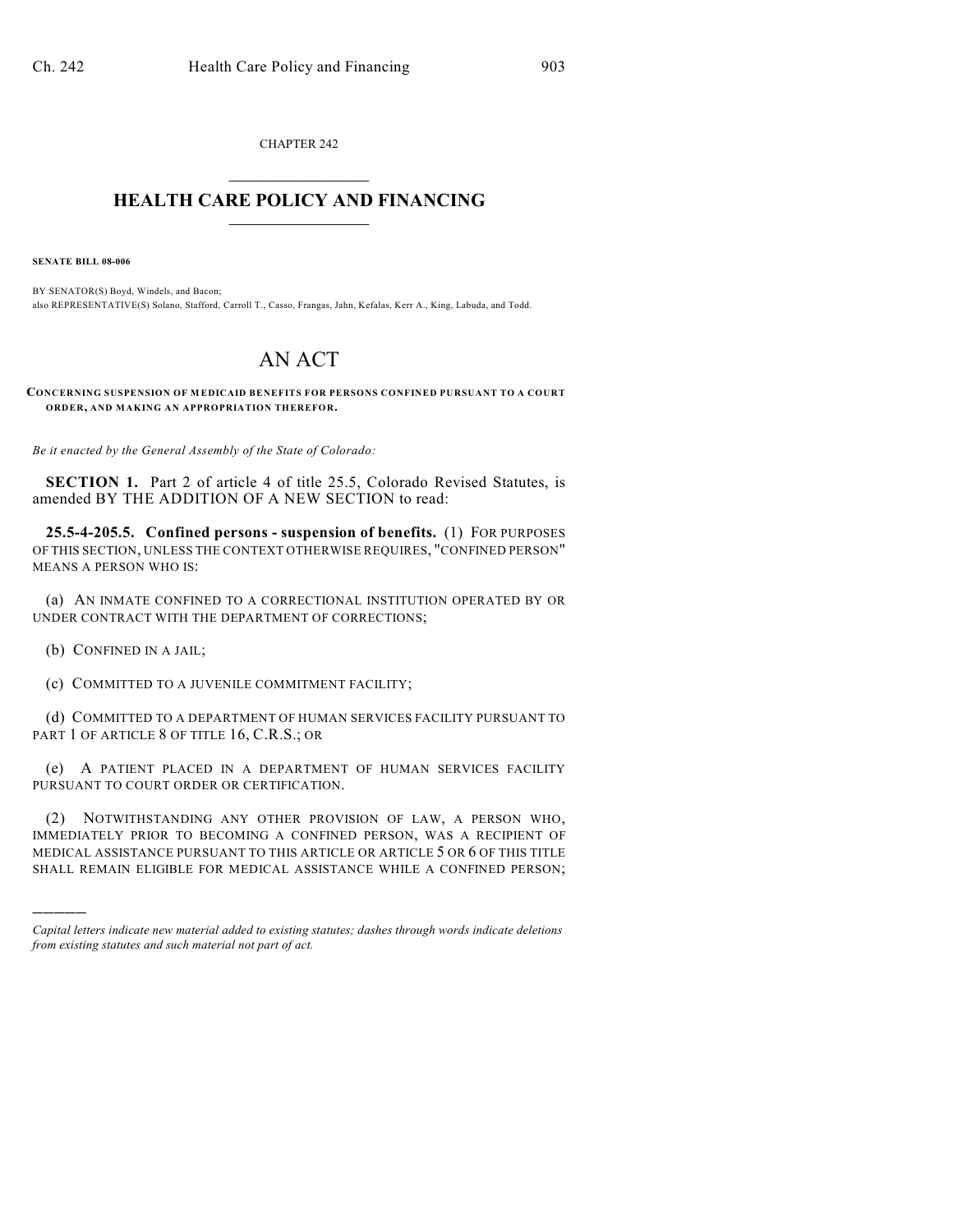EXCEPT THAT NO MEDICAL ASSISTANCE SHALL BE FURNISHED PURSUANT TO THIS ARTICLE OR ARTICLE 5 OR 6 OF THIS TITLE WHILE THE PERSON IS A CONFINED PERSON UNLESS FEDERAL FINANCIAL PARTICIPATION IS AVAILABLE FOR THE COST OF THE ASSISTANCE, INCLUDING BUT NOT LIMITED TO JUVENILES HELD IN A FACILITY OPERATED BY OR UNDER CONTRACT TO THE DIVISION OF YOUTH CORRECTIONS ESTABLISHED PURSUANT TO SECTION 19-2-203, C.R.S., OR THE DEPARTMENT OF HUMAN SERVICES. ONCE A PERSON IS NO LONGER A CONFINED PERSON, THE PERSON SHALL CONTINUE TO BE ELIGIBLE FOR RECEIPT OF MEDICAL BENEFITS PURSUANT TO THIS ARTICLE OR ARTICLE 5 OR 6 OF THIS TITLE UNTIL THE PERSON IS DETERMINED TO BE INELIGIBLE FOR THE RECEIPT OF THE ASSISTANCE. TO THE EXTENT PERMITTED BY FEDERAL LAW, THE TIME DURING WHICH A PERSON IS A CONFINED PERSON SHALL NOT BE INCLUDED IN ANY CALCULATION OF WHEN THE PERSON MUST RECERTIFY HIS OR HER ELIGIBILITY FOR MEDICAL ASSISTANCE PURSUANT TO THIS ARTICLE OR ARTICLE 5 OR 6 OF THIS TITLE.

**SECTION 2. Appropriation - adjustment to the 2008 long bill.** (1) For the implementation of this act, appropriations made in the annual general appropriation act to the department of health care policy and financing, for the fiscal year beginning July 1, 2008, shall be adjusted as follows:

(a) The general fund appropriation to the executive director's office, information technology contracts and projects, for information technology contracts is increased by the sum of seventy-four thousand six hundred twenty-four dollars (\$74,624), or so much thereof as may be necessary, for the implementation of this act. In addition to said appropriation, the general assembly anticipates that the department of health care policy and financing will receive two hundred twenty-three thousand eight hundred seventy-one dollars (\$223,871) federal funds in the fiscal year beginning July 1, 2008, for the implementation of this act. Although the federal funds are not appropriated in this act, they are noted for the purpose of indicating the assumptions used relative to these funds in developing state appropriation amounts.

(b) The appropriation to the department of human services Medicaid-funded programs, office of information technology services - Medicaid funding, for the Colorado benefits management system is increased by forty-nine thousand seven hundred eight dollars (\$49,708), or so much thereof as may be necessary, for the implementation of this act. Of said sum, forty-four thousand seventy-nine dollars (\$44,079) shall be from the general fund, five thousand one hundred forty-two dollars (\$5,142) shall be cash funds from the children's basic health trust fund created in section 25.5-8-105 (1), Colorado Revised Statutes, and four hundred eighty-seven dollars (\$487) shall be reappropriated funds from moneys in the old age pension fund appropriated to the department of human services, pursuant to article XXIV of the Colorado constitution. In addition to said appropriations, the general assembly anticipates that the department of health care policy and financing will receive forty-four thousand three hundred eighty-four dollars (\$44,384) federal funds in the fiscal year beginning July 1, 2008, for the implementation of this act. Although the federal funds are not appropriated in this act, they are noted for the purpose of indicating the assumptions used relative to these funds in developing state appropriation amounts.

(2) For the implementation of this act, appropriations made in the annual general appropriation act to the department of human services, for the fiscal year beginning